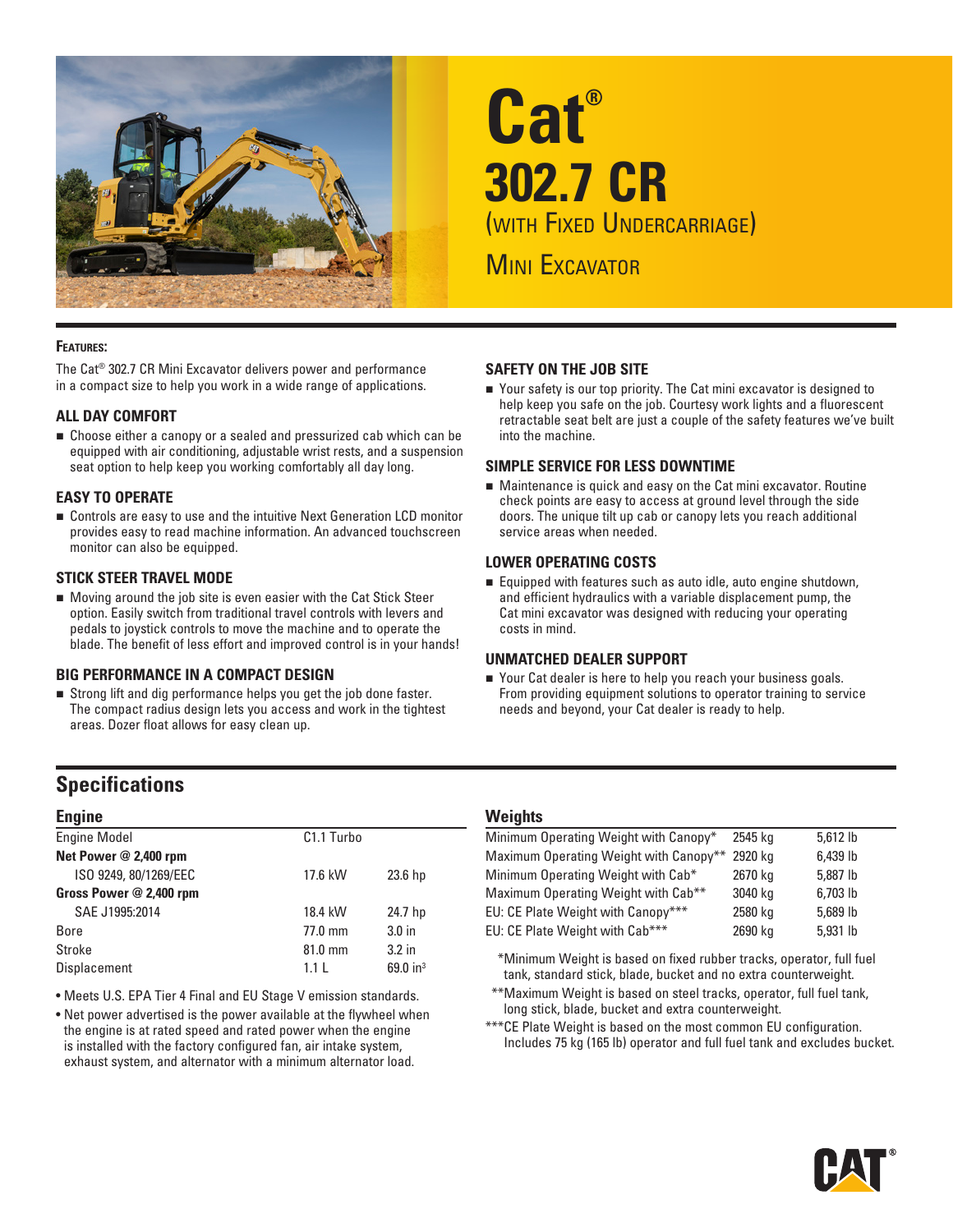# **302.7 CR Mini Excavator**

| <b>Weight Increase from Minimum Configuration</b> |            |           |  |  |  |  |  |  |  |
|---------------------------------------------------|------------|-----------|--|--|--|--|--|--|--|
| Cab                                               | 125 kg     | 276 lb    |  |  |  |  |  |  |  |
| Counterweight (light)                             | 100 kg     | 221 lb    |  |  |  |  |  |  |  |
| Counterweight (extra)                             | 250 kg     | 551 lb    |  |  |  |  |  |  |  |
| Long Stick                                        | 15 kg      | 33 lb     |  |  |  |  |  |  |  |
| <b>Steel Tracks</b>                               | 100 kg     | 221 lb    |  |  |  |  |  |  |  |
| <b>Travel System</b>                              |            |           |  |  |  |  |  |  |  |
| Travel Speed - High                               | $4.5$ km/h | $2.8$ mph |  |  |  |  |  |  |  |
| Travel Speed - Low                                | $2.6$ km/h | $1.6$ mph |  |  |  |  |  |  |  |
| Maximum Traction Force - High Speed               | 15.6 kN    | 3.507 lbf |  |  |  |  |  |  |  |
| Maximum Traction Force - Low Speed                | 26.8 kN    | 6,025 lbf |  |  |  |  |  |  |  |
| Ground Pressure - Minimum Weight                  | 24.2 kPa   | $3.5$ psi |  |  |  |  |  |  |  |
| Ground Pressure - Maximum Weight                  | 29.0 kPa   | 4.2 psi   |  |  |  |  |  |  |  |

#### **Service Refill Capacities**

| 4.0 L  | $1.1$ gal  |
|--------|------------|
| 4.0 L  | $1.1$ gal  |
| 45.0 L | $11.9$ gal |
| 18.0 L | 4.8 gal    |
| 35.0L  | $9.2$ gal  |
|        |            |

Gradeability (maximum) 30 degrees

### **Hydraulic System**

| Load Sensing Hydraulics with Variable Displacement Piston Pump |                    |               |  |  |  |  |  |  |  |
|----------------------------------------------------------------|--------------------|---------------|--|--|--|--|--|--|--|
| Pump Flow @ 2,400 rpm                                          | 100 L/min          | 26 gal/min    |  |  |  |  |  |  |  |
| Operating Pressure - Equipment                                 | $245$ bar          | 3,553 psi     |  |  |  |  |  |  |  |
| Operating Pressure - Travel                                    | 245 bar            | 3,553 psi     |  |  |  |  |  |  |  |
| Operating Pressure - Swing                                     | 176 <sub>bar</sub> | 2,553 psi     |  |  |  |  |  |  |  |
| <b>Auxiliary Circuit - Primary</b>                             |                    |               |  |  |  |  |  |  |  |
| Flow*                                                          | $65$ L/min         | 17 gal/min    |  |  |  |  |  |  |  |
| Pressure*                                                      | 245 bar            | 3,553 psi     |  |  |  |  |  |  |  |
| Auxiliary Circuit - Secondary                                  |                    |               |  |  |  |  |  |  |  |
| Flow*                                                          | $25$ L/min         | $7.0$ gal/min |  |  |  |  |  |  |  |
| Pressure*                                                      | 245 bar            | 3,553 psi     |  |  |  |  |  |  |  |
| Digging Force - Stick (standard)                               | 13.8 kN            | 3.102 lbf     |  |  |  |  |  |  |  |
| Digging Force - Stick (long)                                   | 12.3 kN            | 2.765 lbf     |  |  |  |  |  |  |  |
| Digging Force - Bucket                                         | 23.3 kN            | 5,238 lbf     |  |  |  |  |  |  |  |

\*Flow and pressure are not combinable. Under load, as flow rises pressure goes down.

#### **Swing System**

| <b>Machine Swing Speed</b> | $9.0$ rpm  |           |  |  |  |
|----------------------------|------------|-----------|--|--|--|
| Boom Swing - Left          | 75 Degrees |           |  |  |  |
| Boom Swing - Right         | 50 Degrees |           |  |  |  |
| <b>Blade</b>               |            |           |  |  |  |
| Width                      | $1500$ mm  | 59.1 in   |  |  |  |
| Height                     | 320 mm     | $12.6$ in |  |  |  |

Roll Over Protective Structure (ROPS) ISO 12117-2:2008 ISO 12117:1997

ISO 10262:1998 (Level I)

# **Certification – Cab and Canopy**

| <b>Roll Over Protective Structure (ROPS)</b> |
|----------------------------------------------|
| Tip Over Protective Structure (TOPS)         |
| Top Guard                                    |

**Sound**

| <b>Operator Sound Pressure</b><br>(ISO 6396:2008)         | 78 dB(A) |
|-----------------------------------------------------------|----------|
| <b>Average Exterior Sound Pressure</b><br>(ISO 6395:2008) | 94 dB(A) |

• European Union Directive "2000/14/EC"



## **Dimensions**

|                 |                                            | <b>Standard Stick</b> | <b>Long Stick</b>  |
|-----------------|--------------------------------------------|-----------------------|--------------------|
| 1               | Dig Depth                                  | 2510 mm (98.8 in)     | 2710 mm (106.7 in) |
| $\overline{2}$  | <b>Vertical Wall</b>                       | 1870 mm (73.6 in)     | 2050 mm (80.7 in)  |
| 3               | Maximum Reach<br>at Ground Level           | 4510 mm (177.6 in)    | 4710 mm (185.4 in) |
| 4               | Maximum Reach                              | 4660 mm (183.5 in)    | 4850 mm (190.9 in) |
| 5               | Maximum Dig Height                         | 4270 mm (168.1 in)    | 4390 mm (172.8 in) |
| 6               | <b>Maximum Dump Clearance</b>              | 2950 mm (116.1 in)    | 3070 mm (120.9 in) |
| 7               | Boom in Reach                              | 1710 mm (67.3 in)     | 1730 mm (68.1 in)  |
| 8               | <b>Tail Swing</b>                          |                       |                    |
|                 | without Counterweight                      | 775 mm (30.5 in)      | 775 mm (30.5 in)   |
|                 | with Counterweight (light)                 | 845 mm (33.3 in)      | 845 mm (33.3 in)   |
|                 | with Counterweight (extra)                 | 890 mm (35.0 in)      | 890 mm (35.0 in)   |
| 9               | Maximum Blade Height                       | 395 mm (15.6 in)      | 395 mm (15.6 in)   |
| 10              | Maximum Blade Depth                        | 515 mm (20.3 in)      | 515 mm (20.3 in)   |
| 11              | Boom Height in<br><b>Shipping Position</b> | 1560 mm (61.4 in)     | 1650 mm (65.0 in)  |
| 12 <sup>2</sup> | <b>Overall Shipping Height</b>             | 2480 mm (97.6 in)     | 2480 mm (97.6 in)  |
| 13              | <b>Swing Bearing Height</b>                | 560 mm (22.0 in)      | 560 mm (22.0 in)   |
| 14              | Overall Undercarriage Length               | 2010 mm (79.1 in)     | 2010 mm (79.1 in)  |
| 15              | Overall Shipping Length†                   | 4240 mm (166.9 in)    | 4280 mm (168.5 in) |
| 16              | <b>Boom Swing Right</b>                    | 830 mm (32.7 in)      | 830 mm (32.7 in)   |
| 17              | <b>Boom Swing Left</b>                     | 605 mm (23.8 in)      | 605 mm (23.8 in)   |
| 18              | <b>Track Belt/Shoe Width</b>               | 300 mm (11.8 in)      | 300 mm (11.8 in)   |
| 19              | <b>Track Width</b>                         | 1500 mm (59.1 in)     | 1500 mm (59.1 in)  |
| 20              | <b>Ground Clearance</b>                    | 310 mm (12.2 in)      | 310 mm (12.2 in)   |
| 21              | <b>Stick Length</b>                        | 1060 mm (41.7 in)     | 1260 mm (49.6 in)  |

†Overall Shipping Length depends on blade position during shipment.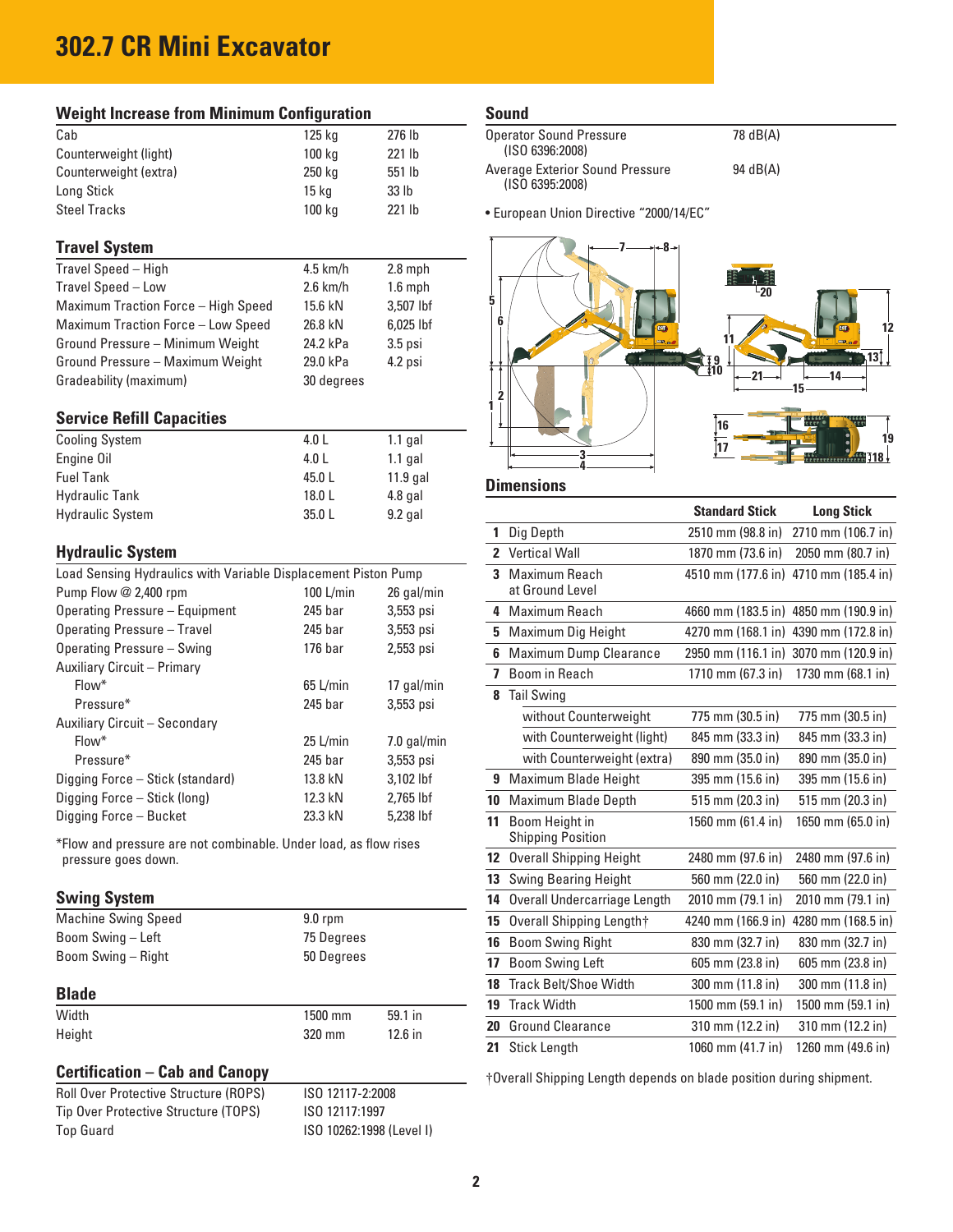#### **Cab**

| <b>Lift Capacities -</b> |                              | Lift Point Radius $-2$ m (6.6 ft) |                     |                   |                | Lift Point Radius $-3$ m (9.8 ft) |                   |              | <b>Lift Point Radius (Maximum)</b> |                      |              |                   |
|--------------------------|------------------------------|-----------------------------------|---------------------|-------------------|----------------|-----------------------------------|-------------------|--------------|------------------------------------|----------------------|--------------|-------------------|
|                          | <b>Minimum Configuration</b> |                                   |                     | <b>Over Front</b> |                |                                   | <b>Over Front</b> |              |                                    | <b>Over Front</b>    |              | m                 |
|                          | <b>Lift Point Height</b>     |                                   | <b>Blade Down</b>   | <b>Blade Up</b>   | Over Side      | <b>Blade Down</b>                 | <b>Blade Up</b>   | Over Side    | <b>Blade Down</b>                  | <b>Blade Up</b>      | Over Side    | (f <sub>t</sub> ) |
| 3 <sub>m</sub>           | <b>Standard Stick</b>        | kg<br>(Ib)                        |                     |                   |                | $*768$<br>(*1,693)                | 560<br>(1, 235)   | 449<br>(990) | $*470$<br>$(*1,036)$               | $*470$<br>$(*1,036)$ | 377<br>(831) | 3.30<br>(10.8)    |
| (9.8 ft)                 | Long Stick                   | kg<br>(1b)                        |                     |                   |                |                                   |                   |              | $*377$<br>$(*831)$                 | $*377$<br>(*831)     | 331<br>(730) | 3.54<br>(11.6)    |
| 2 m                      | <b>Standard Stick</b>        | kg<br>(1b)                        |                     |                   |                | $*876$<br>$(*1,931)$              | 545<br>(1,202)    | 434<br>(957) | $*426$<br>$(*939)$                 | 357<br>(787)         | 284<br>(626) | 3.86<br>(12.7)    |
| (6.6 ft)                 | <b>Long Stick</b>            | kg<br>(Ib)                        |                     |                   |                | $*787$<br>(*1,735)                | 544<br>(1, 199)   | 433<br>(955) | $*346$<br>(*763)                   | 323<br>(712)         | 256<br>(564) | 4.06<br>(13.3)    |
| 1 m                      | <b>Standard Stick</b>        | kg<br>(Ib)                        |                     |                   |                | $*1152$<br>$(*2,540)$             | 509<br>(1, 122)   | 400<br>(882) | $*443$<br>$(*977)$                 | 325<br>(717)         | 258<br>(569) | 4.03<br>(13.2)    |
| (3.3 ft)                 | <b>Long Stick</b>            | kg<br>(1b)                        |                     |                   |                | *1084<br>(*2,390)                 | 505<br>(1, 113)   | 396<br>(873) | *359<br>$(*791)$                   | 296<br>(653)         | 233<br>(514) | 4.22<br>(13.8)    |
| 0 <sub>m</sub>           | <b>Standard Stick</b>        | kg<br>(Ib)                        | *1194<br>$(*2,632)$ | 918<br>(2,024)    | 685<br>(1,510) | *1290<br>(*2,844)                 | 486<br>(1,071)    | 379<br>(836) | $*525$<br>$(*1,157)$               | 340<br>(759)         | 268<br>(591) | 3.85<br>(12.6)    |
| (0 ft)                   | Long Stick                   | kg                                | *1189<br>(*2,621)   | 899<br>(1, 982)   | 667<br>(1,470) | $*1270$<br>(*2,800)               | 476<br>(1,049)    | 369<br>(814) | $*419$<br>(*924)                   | 307<br>(677)         | 241<br>(531) | 4.05<br>13.3      |

Minimum Weight includes cab, rubber tracks, no extra counterweight, operator, full fuel tank and blade.

| <b>Lift Capacities -</b> |                              |            | Lift Point Radius $-2$ m (6.6 ft) |                      |                | Lift Point Radius - 3 m (9.8 ft) |                   |                 | <b>Lift Point Radius (Maximum)</b> |                      |                  |                   |
|--------------------------|------------------------------|------------|-----------------------------------|----------------------|----------------|----------------------------------|-------------------|-----------------|------------------------------------|----------------------|------------------|-------------------|
|                          | <b>Maximum Configuration</b> |            |                                   | <b>Over Front</b>    |                |                                  | <b>Over Front</b> |                 |                                    | <b>Over Front</b>    |                  | m                 |
|                          | <b>Lift Point Height</b>     |            | <b>Blade Down</b>                 | <b>Blade Up</b>      | Over Side      | <b>Blade Down</b>                | <b>Blade Up</b>   | Over Side       | <b>Blade Down</b>                  | <b>Blade Up</b>      | Over Side        | (f <sup>t</sup> ) |
| 3 <sub>m</sub>           | <b>Standard Stick</b>        | kg<br>(1b) |                                   |                      |                | $*768$<br>$(*1,693)$             | 726<br>(1,601)    | 546<br>(1, 204) | $*470$<br>$(*1,036)$               | $*470$<br>$(*1,036)$ | 465<br>(1,025)   | 3.30<br>(10.8)    |
| (9.8 ft)                 | Long Stick                   | kg<br>(1b) |                                   |                      |                |                                  |                   |                 | $*377$<br>$*831)$                  | $*377$<br>$(*831)$   | $*377$<br>(*831) | 3.54<br>(11.6)    |
| 2 <sub>m</sub>           | <b>Standard Stick</b>        | kg<br>(1b) |                                   |                      |                | $*876$<br>$(*1,931)$             | 711<br>(1, 567)   | 532<br>(1, 173) | $*426$<br>(*939)                   | $*426$<br>(*939)     | 358<br>(789)     | 3.86<br>(12.7)    |
| (6.6 ft)                 | Long Stick                   | kg<br>(Ib) |                                   |                      |                | $*787$<br>$(*1,735)$             | 711<br>(1, 567)   | 531<br>(1, 171) | $*346$<br>$*763)$                  | $*346$<br>(*763)     | 325<br>(717)     | 4.06<br>(13.3)    |
| m                        | <b>Standard Stick</b>        | kg<br>(Ib) |                                   |                      |                | $*1152$<br>$(*2,540)$            | 675<br>(1, 488)   | 499<br>(1, 100) | $*443$<br>(*977)                   | 439<br>(968)         | 328<br>(723)     | 4.03<br>(13.2)    |
| (3.3 ft)                 | Long Stick                   | kg<br>(Ib) |                                   |                      |                | *1084<br>(*2.390)                | 672<br>(1,482)    | 495<br>(1,091)  | $*359$<br>(*791)                   | $*359$<br>$(*791)$   | 299<br>(659)     | 4.22<br>(13.8)    |
| 0 <sub>m</sub>           | <b>Standard Stick</b>        | кg<br>(lb) | $*1194$<br>$(*2,632)$             | $*1194$<br>(*2,632)  | 848<br>(1,870) | *1290<br>(*2,844)                | 652<br>(1, 437)   | 477<br>(1,052)  | $*525$<br>$(*1,157)$               | 460<br>(1,014)       | 342<br>(754)     | 3.85<br>(12.6)    |
| (0 ft)                   | Long Stick                   | kg<br>lb)  | $*1189$<br>(*2.621)               | $*1189$<br>$*2,621)$ | 831<br>(1,832) | $*1270$<br>(*2,800)              | 643<br>(1, 418)   | 468<br>(1,032)  | $*419$<br>(*924)                   | $*419$<br>$(*924)$   | 310<br>(683)     | 4.05<br>(13.3)    |

Maximum Weight includes cab, steel tracks, extra counterweight, operator, full fuel tank and blade.

#### **Canopy**

|                    | <b>Lift Capacities -</b>     |                         | Lift Point Radius $-2$ m (6.6 ft) |                   |                 | Lift Point Radius - 3 m (9.8 ft) |                 |              | <b>Lift Point Radius (Maximum)</b> |                    |              |                   |
|--------------------|------------------------------|-------------------------|-----------------------------------|-------------------|-----------------|----------------------------------|-----------------|--------------|------------------------------------|--------------------|--------------|-------------------|
|                    | <b>Minimum Configuration</b> |                         |                                   | <b>Over Front</b> |                 | <b>Over Front</b>                |                 |              |                                    | <b>Over Front</b>  |              | m                 |
|                    | <b>Lift Point Height</b>     |                         | <b>Blade Down</b>                 | <b>Blade Up</b>   | Over Side       | <b>Blade Down</b>                | <b>Blade Up</b> | Over Side    | <b>Blade Down</b>                  | <b>Blade Up</b>    | Over Side    | (f <sup>t</sup> ) |
| 3 <sub>m</sub>     | <b>Standard Stick</b>        | kg<br>(1b)              |                                   |                   |                 | $*768$<br>$(*1,693)$             | 528<br>(1, 164) | 424<br>(935) | $*470$<br>(*1,036)                 | 443<br>(977)       | 355<br>(783) | 3.30<br>(10.8)    |
| (9.8 ft)           | Long Stick                   | kg<br>(1b)              |                                   |                   |                 |                                  |                 |              | $*377$<br>$(*831)$                 | $*377$<br>$(*831)$ | 312<br>(688) | 3.54<br>(11.6)    |
| 2 <sub>m</sub>     | <b>Standard Stick</b>        | kg<br>(1b)              |                                   |                   |                 | $*876$<br>$(*1,931)$             | 512<br>(1, 129) | 409<br>(902) | $*426$<br>(*939)                   | 334<br>(736)       | 266<br>(586) | 3.86<br>(12.7)    |
| (6.6 ft)           | Long Stick                   | kg<br>(1b)              |                                   |                   |                 | $*787$<br>$(*1,735)$             | 514<br>(1, 133) | 410<br>(904) | $*346$<br>(*763)                   | 303<br>(668)       | 240<br>(529) | 4.06<br>(13.3)    |
| 1 m                | <b>Standard Stick</b>        | kg<br>(1b)              |                                   |                   |                 | $*1152$<br>$(*2,540)$            | 477<br>(1,052)  | 376<br>(829) | $*443$<br>(*977)                   | 303<br>(668)       | 240<br>(529) | 4.03<br>(13.2)    |
| (3.3 ft)           | Long Stick                   | kg<br>(1b)              |                                   |                   |                 | *1084<br>$(*2,390)$              | 474<br>(1,045)  | 373<br>(822) | $*359$<br>(*791)                   | 277<br>(611)       | 217<br>(478) | 4.22<br>(13.8)    |
| 0 <sub>m</sub>     | <b>Standard Stick</b>        | kg<br>(Ib)              | $*1194$<br>$(*2,632)$             | 858<br>(1,892)    | 641<br>(1, 413) | *1290<br>$(*2,844)$              | 453<br>(999)    | 354<br>(780) | $*525$<br>$(*1157)$                | 317<br>(699)       | 250<br>(551) | 3.85<br>(12.6)    |
| (0 <sub>ft</sub> ) | Long Stick                   | kg<br>(1 <sub>b</sub> ) | *1189<br>(*2.621)                 | 844<br>(1.861)    | 627<br>(1, 382) | $*1270$<br>$(*2,800)$            | 446<br>(983)    | 346<br>(763) | $*419$<br>(*924)                   | 287<br>(633)       | 225<br>(496) | 4.05<br>(13.3)    |

Minimum Weight includes canopy, rubber tracks, no extra counterweight, operator, full fuel tank and blade.

| <b>Lift Capacities -</b>             |                          |                   | Lift Point Radius $-2$ m (6.6 ft) |                  |                   | Lift Point Radius $-3$ m (9.8 ft) |                 |                   | <b>Lift Point Radius (Maximum)</b> |                    |                  |                   |
|--------------------------------------|--------------------------|-------------------|-----------------------------------|------------------|-------------------|-----------------------------------|-----------------|-------------------|------------------------------------|--------------------|------------------|-------------------|
| <b>Maximum Configuration</b>         |                          | <b>Over Front</b> |                                   |                  | <b>Over Front</b> |                                   |                 | <b>Over Front</b> |                                    |                    | m                |                   |
|                                      | <b>Lift Point Height</b> |                   | <b>Blade Down</b>                 | <b>Blade Up</b>  | <b>Over Side</b>  | <b>Blade Down</b>                 | <b>Blade Up</b> | Over Side         | <b>Blade Down</b>                  | <b>Blade Up</b>    | Over Side        | (f <sup>t</sup> ) |
| 3 <sub>m</sub><br>(9.8 ft)           | <b>Standard Stick</b>    | kg<br>(1b)        |                                   |                  |                   | $*768$<br>$(*1,693)$              | 695<br>(1, 532) | 524<br>(1, 155)   | $*470$<br>$(*1,036)$               | $*470$<br>(*1,036) | 445<br>(981)     | 3.30<br>(10.8)    |
|                                      | Long Stick               | kg<br>(1b)        |                                   |                  |                   |                                   |                 |                   | $*377$<br>(*831)                   | $*377$<br>(*831)   | $*377$<br>(*831) | 3.54<br>(11.6)    |
| 2 <sub>m</sub><br>(6.6 ft)           | <b>Standard Stick</b>    | kg<br>(1b)        |                                   |                  |                   | $*876$<br>$(*1,931)$              | 680<br>(1, 499) | 510<br>(1, 124)   | $*426$<br>$*939)$                  | $*426$<br>(*939)   | 341<br>(752)     | 3.86<br>(12.7)    |
|                                      | Long Stick               | kg<br>(1b)        |                                   |                  |                   | $*787$<br>$(*1,735)$              | 680<br>(1,499)  | 509<br>(1, 122)   | $*346$<br>(*763)                   | $*346$<br>$(*763)$ | 310<br>(683)     | 4.06<br>(13.3)    |
| 1 m<br>(3.3 ft)                      | <b>Standard Stick</b>    | kg<br>(1b)        |                                   |                  |                   | $*1152$<br>$(*2,540)$             | 644<br>(1,420)  | 477<br>(1,052)    | $*443$<br>(*977)                   | 418<br>(922)       | 312<br>(688)     | 4.03<br>(13.2)    |
|                                      | Long Stick               | kg<br>(1b)        |                                   |                  |                   | *1084<br>$(*2,390)$               | 641<br>(1, 413) | 473<br>(1,043)    | $*359$<br>$(*791)$                 | $*359$<br>$(*791)$ | 285<br>(628)     | 4.22<br>(13.8)    |
| 0 <sub>m</sub><br>(0 <sub>ft</sub> ) | <b>Standard Stick</b>    | kg<br>(1b)        | $*1194$<br>$(*2,632)$             | 1167<br>(2,573)  | 810<br>(1,786)    | *1290<br>$(*2,844)$               | 621<br>(1, 369) | 455<br>(1,003)    | $*525$<br>(*1,157)                 | 438<br>(966)       | 326<br>(719)     | 3.85<br>(12.6)    |
|                                      | Long Stick               | kg<br>(1b)        | $*1189$<br>$*2,621)$              | 1150<br>(2, 535) | 793<br>(1,748)    | $*1270$<br>$*2,800$               | 612<br>(1, 349) | 446<br>(983)      | $*419$<br>(*924)                   | 399<br>(880)       | 295<br>(650)     | 4.05<br>(13.3)    |

Maximum Weight includes canopy, steel tracks, extra counterweight, operator, full fuel tank and blade.

\*The above loads are in compliance with hydraulic excavator lift capacity rating standard ISO 10567:2007 and they do not exceed 87% of hydraulic lifting capacity or 75% of tipping capacity. The excavator bucket weight is n